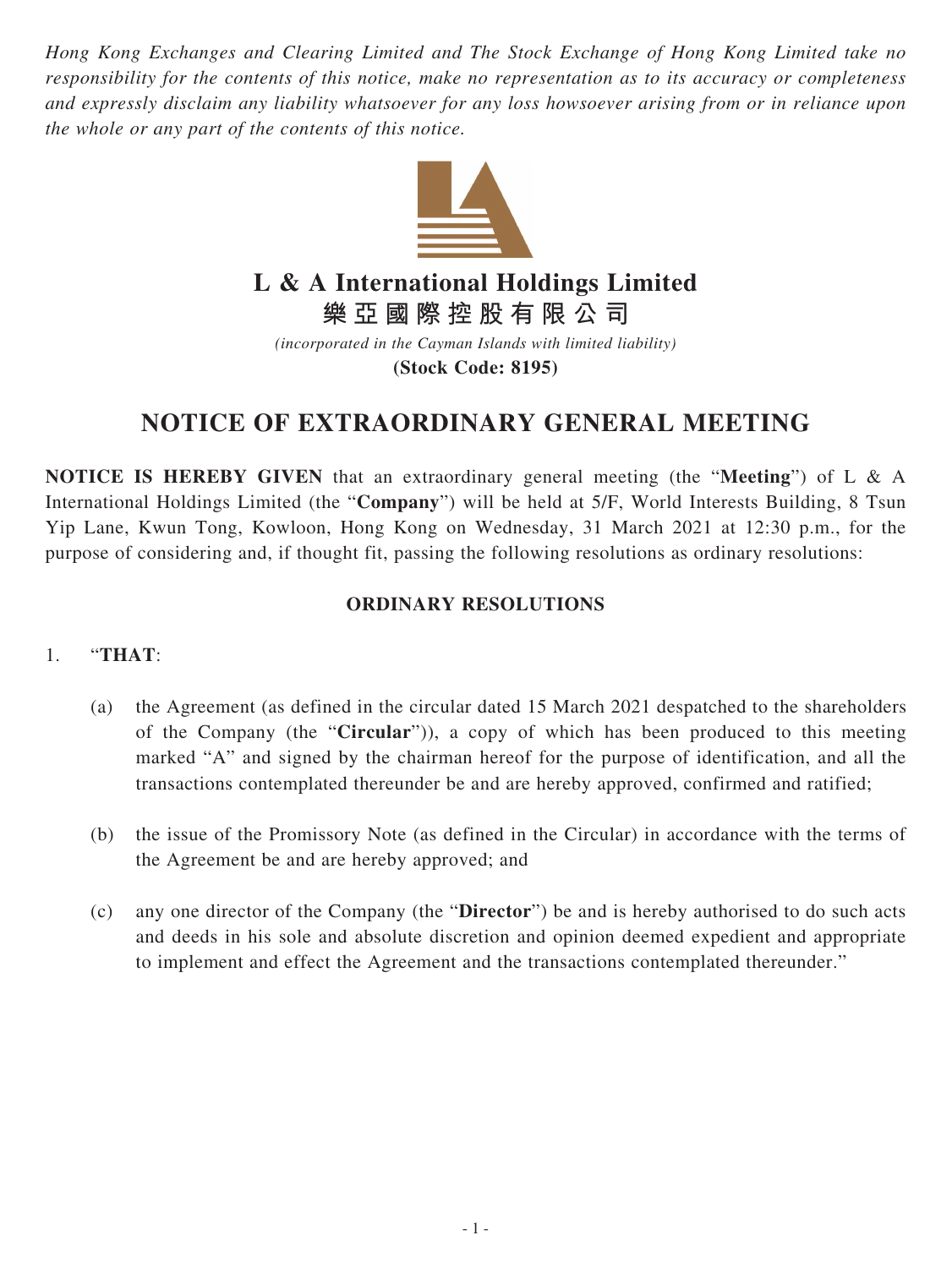2. "**THAT** Mr. Chung Chin Kwan be re-elected as an independent non-executive Director and the board of directors of the Company be authorised to fix his remuneration."

> By Order of the Board **L & A International Holdings Limited Lau Chun Kavan** *Executive Director*

Hong Kong, 15 March 2021

*Registered Office:* Maples Corporate Services Limited P.O. Box 309, Ugland House Grand Cayman, KY1-1104 Cayman Islands

*Head office and principal place of business in Hong Kong:* Unit No. D, 5th Floor Wing Hong Centre No. 18 Wing Hong Street, Kowloon Hong Kong

*Notes:*

- 1. A member entitled to attend and vote at the Meeting is entitled to appoint one or more proxy to attend and, subject to the provisions of the articles of association of the Company, to vote on his behalf. A proxy need not be a member of the Company but must be present in person at the Meeting to represent the member. If more than one proxy is so appointed, the appointment shall specify the number and class of shares in respect of which each such proxy is so appointed.
- 2. In order to be valid, the form of proxy and the power of attorney (if any), under which it is signed or a notarially certified copy thereof, must be lodged, at the office of the Company's branch registrar and transfer office in Hong Kong, Union Registrars Limited at Suites 3301-04, 33/F., Two Chinachem Exchange Square, 338 King's Road, North Point, Hong Kong not less than 48 hours before the time appointed for the holding of the Meeting or any adjourned meeting.
- 3. Where there are joint registered holders of any shares of the Company, any one of such persons may vote at the Meeting, either personally or by proxy, in respect of such shares of the Company as if he were solely entitled thereto; but if more than one of such joint holders be present at the Meeting personally or by proxy, that one of the said person as present whose name stands first on the register in respect of such Share shall alone be entitled to vote in respect thereof.
- 4. Completion and return of a form of proxy will not preclude members of the Company from attending and voting in person at the Meeting or any adjournment thereof should they so wish and in such event, the form of proxy shall be deemed to be revoked.
- 5. For the purpose of determining the entitlement to attend and vote at the Meeting, the register of members of the Company will be closed from Friday, 26 March 2021 to Wednesday, 31 March 2021, both days inclusive, during which period no transfer of Shares will be registered. In order to qualify to attend and vote at the Meeting, all transfer documents accompanied by the relevant share certificates must be lodged with the Company's branch registrar and transfer office in Hong Kong, Union Registrars Limited at Suites 3301-04, 33/F., Two Chinachem Exchange Square, 338 King's Road, North Point, Hong Kong, for registration not later than 4:00 p.m. on Thursday, 25 March 2021.